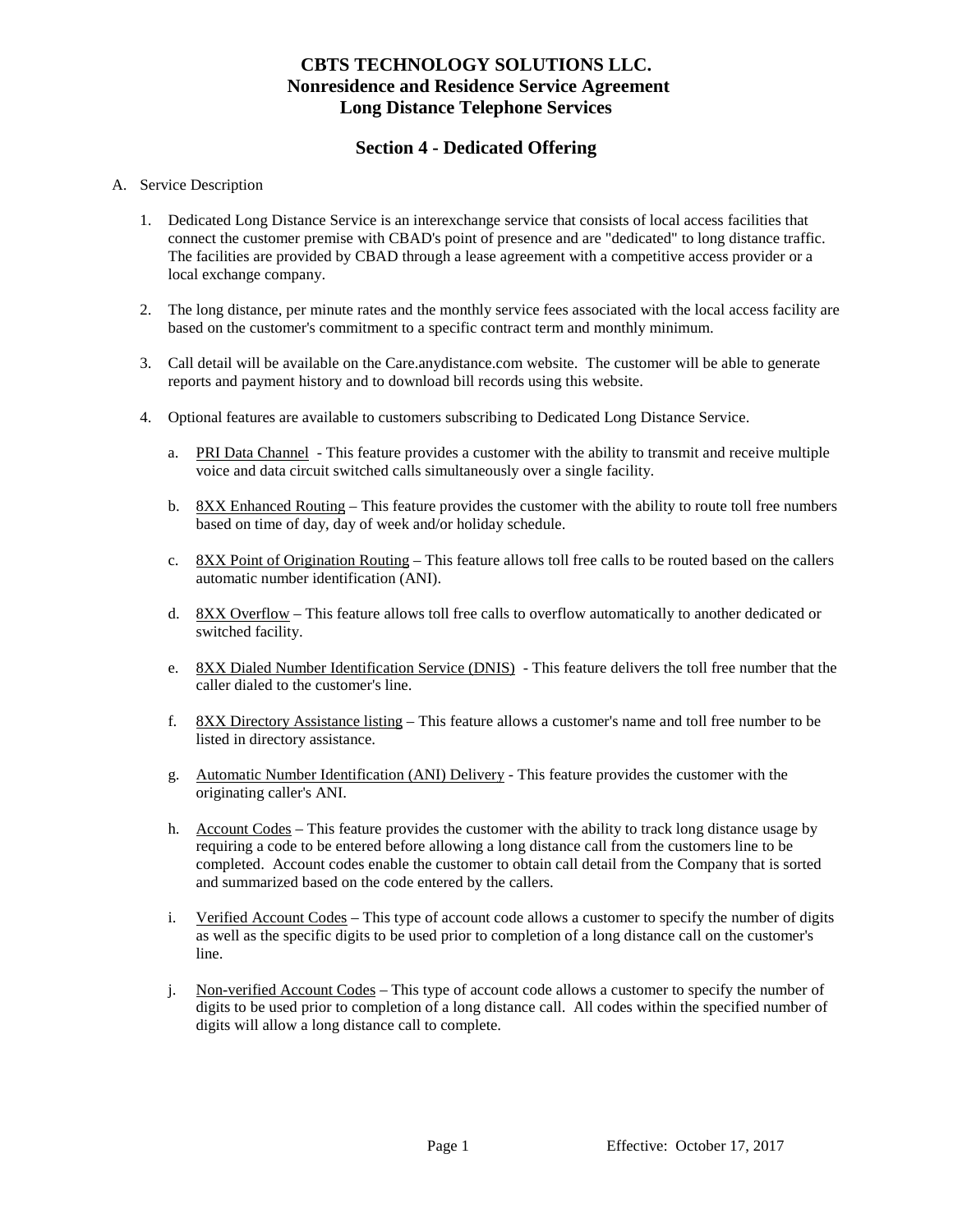# **CBTS TECHNOLOGY SOLUTIONS LLC. Nonresidence and Residence Service Agreement Long Distance Telephone Services**

## **Section 4 - Dedicated Offering**

- 5. Monthly usage will be measured beginning with the second month after the customer's service activation date. If the customer's usage is less than the minimum commitment, the customer will pay to CBAD the difference between the minimum commitment and the actual usage. The following charges do not apply to the minimum commitment: switched voice, calling card, nonrecurring charges, feature charges, charges for dedicated access facilities, taxes, fees and other surcharges.
- 6. Rates contained in this Service Agreement apply to Customer's long distance service terminating in the continental United States.
- 7. Unless otherwise specified, for billing purposes, the minimum call duration for non-calling card outbound and inbound calls is thirty (30) seconds. In addition, unless otherwise specified usage is measured thereafter in six (6) second increments. All calls are rounded up to the nearest cent.
- 8. In the event of early termination of the contracted service, the subscriber shall pay CBAD a lump sum consisting of the following charges:
	- a. all unpaid charges for service previously rendered;
	- b. seventy-five (75%) of the minimum monthly commitment and monthly recurring charges multiplied by the number of months remaining in the term;
	- c. where CBAD provides the local access, one hundred percent (100%) of the local access fees multiplied by the number of months remaining in the contract;
	- d. a pro-rata payback of all fees that were waived.
- 9. Commission approval of the termination liability for Dedicated Long Distance Service contracts or arrangements is not intended to indicate that the Commission has approved or sanctioned any terms or provisions contained therein. Signatories to such contracts shall be free to pursue whatever legal remedies they may have should a dispute arise.
- 10. Upon completion of the term payment plan the customer may renew their contract at the current rates found in the Service Agreement. If the customer does not renew their contract and does not elect to discontinue service, CBAD will furnish service to the customer **on a month-to-month basis** at the 1-year rates associated with a zero monthly minimum commitment.